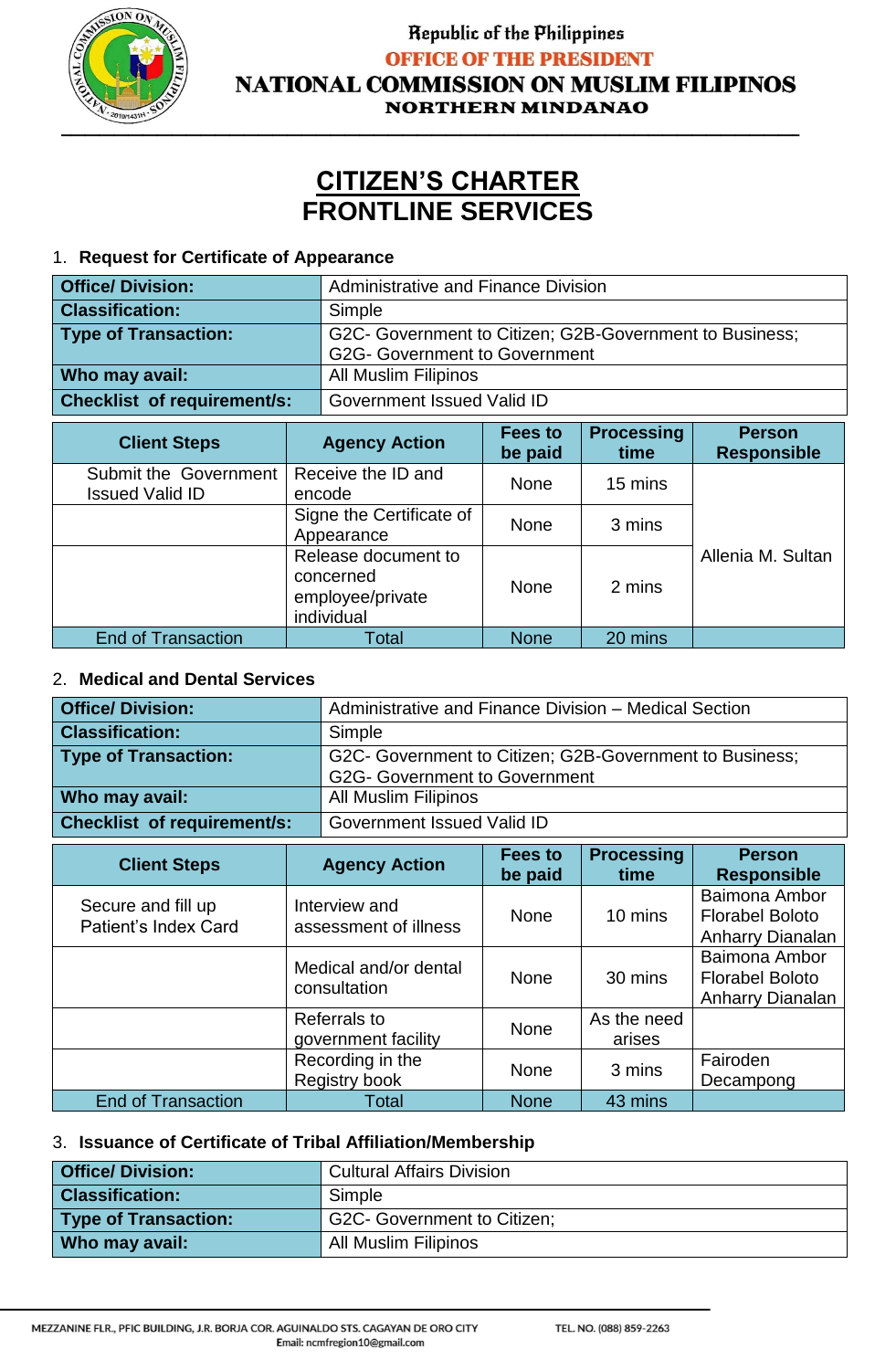| <b>Checklist of requirement/s:</b> | Information Sheet                                     |
|------------------------------------|-------------------------------------------------------|
|                                    | NBI Clearance                                         |
|                                    | Authenticated Certificate of Live Birth               |
|                                    | Authenticated Certificate of Marriage (if applicable) |
|                                    | 2x2 ID Picture                                        |

| <b>Client Steps</b>                               | <b>Agency Action</b>                                        | Fees to<br>be paid | <b>Processing</b><br>time | <b>Person</b><br><b>Responsible</b>                                           |
|---------------------------------------------------|-------------------------------------------------------------|--------------------|---------------------------|-------------------------------------------------------------------------------|
| Secure and filling up<br><b>Information Sheet</b> | Receive information<br>sheet with complete<br>requirements  | <b>None</b>        | 3 mins                    | Norfatma Balt<br>Amerah Palantig<br>Sittie Hedaya Tocalo<br>Katrina Macabando |
|                                                   | Check supporting<br>documents                               | <b>None</b>        | 3 mins                    | Norfatma Balt<br>Amerah Palantig<br>Sittie Hedaya Tocalo<br>Katrina Macabando |
|                                                   | Personal interview for<br>evaluation                        | None               | 5 mins                    | Omairah A. Mardan<br>Erlinda Macud                                            |
|                                                   | Encoding of applicant<br>information and photo<br>capturing | <b>None</b>        | 10 mins                   | Norfatma Balt<br>Amerah Palantig<br>Sittie Hedaya Tocalo<br>Katrina Macabando |
| Proof reading of entries                          | Proof reading of<br>entries                                 | <b>None</b>        | 3 mins                    | Norfatma Balt<br>Amerah Palantig<br>Sittie Hedaya Tocalo<br>Katrina Macabando |
|                                                   | <b>Transmit to Regional</b><br>Director for signature       | <b>None</b>        | 3 mins                    | Nasser Mama<br>Abusamad Tabao                                                 |
|                                                   | Release of the<br>Certificates /<br>documents               | <b>None</b>        | 3 mins                    | Norfatma Balt<br>Amerah Palantig<br>Sittie Hedaya Tocalo<br>Katrina Macabando |
| <b>End of Transaction</b>                         | Total                                                       | <b>None</b>        | 30 mins                   |                                                                               |

## 4. **Application and Registration of Intending Hajj Program**

| <b>Office/ Division:</b>    | <b>Cultural Affairs Division</b>                                                                                                                                                                                                                                                                                    |
|-----------------------------|---------------------------------------------------------------------------------------------------------------------------------------------------------------------------------------------------------------------------------------------------------------------------------------------------------------------|
| <b>Classification:</b>      | Simple                                                                                                                                                                                                                                                                                                              |
| <b>Type of Transaction:</b> | G2C- Government to Citizen;                                                                                                                                                                                                                                                                                         |
| Who may avail:              | <b>All Muslim Filipinos</b>                                                                                                                                                                                                                                                                                         |
| Checklist of requirement/s: | BPE Form 1<br><b>Valid Philippine Passport</b><br>*for those who do not have passport<br>Government Issued Valid ID<br><b>NBI Clearance</b><br><b>Authenticated Certificate of Live Birth</b><br>Authenticated Certificate of Marriage (if applicable)<br><b>Certificate of Tribal Membership</b><br>2x2 ID Picture |

| <b>Client Steps</b>                               | <b>Agency Action</b>                                                                    | Fees to<br>be paid | <b>Processing</b><br>time | <b>Person</b><br><b>Responsible</b> |
|---------------------------------------------------|-----------------------------------------------------------------------------------------|--------------------|---------------------------|-------------------------------------|
| Secure and filling up<br><b>Information Sheet</b> | Receive information<br>sheet with complete<br>requirements                              | <b>None</b>        | 5 mins                    | Regional Hajj<br>Committee          |
|                                                   | Processing of<br>application form for<br>transmittal to DFA for<br>issuance of passport | <b>None</b>        | 10 mins                   | Regional Hajj<br>Committee          |
|                                                   | <b>Preparation of Order</b><br>of Payment (for<br>accredited bank)                      | <b>None</b>        | 5 mins                    | Regional Hajj<br>Committee          |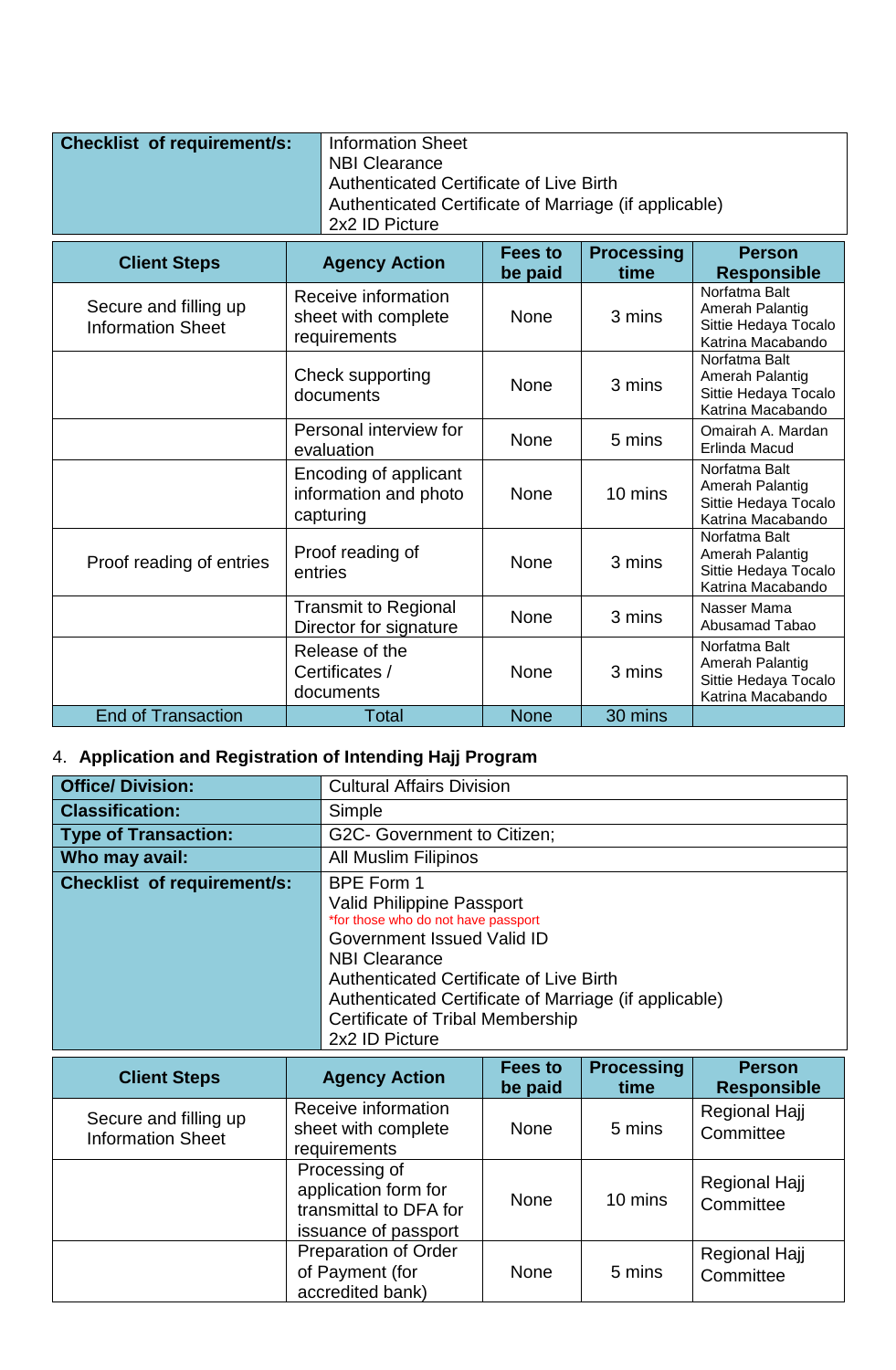|                           | Forward passport to<br>Bureau of Pilgrimage<br>and Endowment<br>(NCMF Central Office) | <b>None</b> |         | Regional Hajj<br>Committee |
|---------------------------|---------------------------------------------------------------------------------------|-------------|---------|----------------------------|
| <b>End of Transaction</b> | Total                                                                                 | <b>None</b> | 20 mins |                            |

### 5. **Registration for the Conduct of Shari'ah Training**

| <b>Office/Division:</b>            | <b>Cultural Affairs Division</b> |
|------------------------------------|----------------------------------|
| <b>Classification:</b>             | Simple                           |
| <b>Type of Transaction:</b>        | G2C- Government to Citizen;      |
| Who may avail:                     | <b>All Muslim Filipinos</b>      |
| <b>Checklist of requirement/s:</b> | Government Issued Valid ID       |
|                                    | Letter of Intent                 |
|                                    | <b>Transcript of Records</b>     |

| <b>Client Steps</b>       | <b>Agency Action</b>                  | Fees to<br>be paid | <b>Processing</b><br>time | <b>Person</b><br><b>Responsible</b>                                           |
|---------------------------|---------------------------------------|--------------------|---------------------------|-------------------------------------------------------------------------------|
| Submit the requirements   | Receive the submitted<br>requirements | <b>None</b>        | 5 mins                    | Norfatma Balt<br>Amerah Palantig<br>Sittie Hedaya Tocalo<br>Katrina Macabando |
|                           | Evaluation of<br>documents            | <b>None</b>        | 5 mins                    | Norfatma Balt<br>Amerah Palantig<br>Sittie Hedaya Tocalo<br>Katrina Macabando |
|                           | Endorsement to<br><b>BMCA</b>         | <b>None</b>        |                           | Norfatma Balt<br>Amerah Palantig<br>Sittie Hedaya Tocalo<br>Katrina Macabando |
|                           | <b>Training proper</b>                | <b>None</b>        |                           | Training<br>Secretariat                                                       |
| <b>End of Transaction</b> | Total                                 | <b>None</b>        | 10 mins                   |                                                                               |

### 6. **Registration for the Conduct of Shari'ah Pre-Bar Review Classes**

| <b>Office/Division:</b>            | <b>Cultural Affairs Division</b>               |
|------------------------------------|------------------------------------------------|
| <b>Classification:</b>             | Simple                                         |
| <b>Type of Transaction:</b>        | G2C- Government to Citizen;                    |
| Who may avail:                     | <b>All Muslim Filipinos</b>                    |
| <b>Checklist of requirement/s:</b> | Government Issued Valid ID                     |
|                                    | Certificate of Completion on Shari'ah Training |

| <b>Client Steps</b>       | <b>Agency Action</b>                  | Fees to<br>be paid | <b>Processing</b><br>time | <b>Person</b><br><b>Responsible</b>                                           |
|---------------------------|---------------------------------------|--------------------|---------------------------|-------------------------------------------------------------------------------|
| Submit the requirements   | Receive the submitted<br>requirements | <b>None</b>        | 5 mins                    | Norfatma Balt<br>Amerah Palantig<br>Sittie Hedaya Tocalo<br>Katrina Macabando |
|                           | Evaluation of<br>documents            | <b>None</b>        | 5 mins                    | Norfatma Balt<br>Amerah Palantig<br>Sittie Hedaya Tocalo<br>Katrina Macabando |
|                           | <b>Review Classes</b><br>Proper       | <b>None</b>        |                           | <b>Review Class</b><br>Secretariat                                            |
| <b>End of Transaction</b> | Total                                 | <b>None</b>        | 10 mins                   |                                                                               |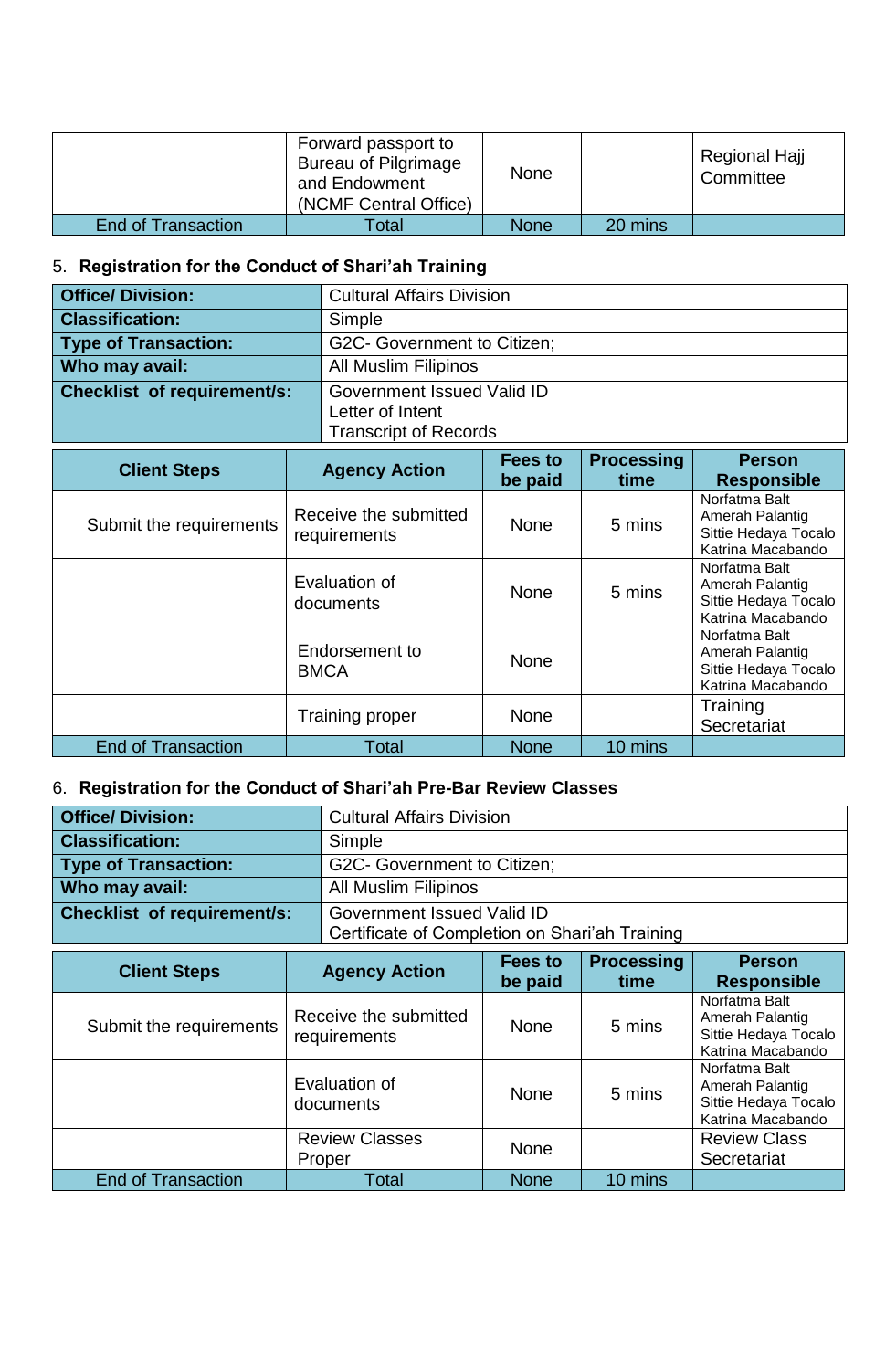### 7. **Legal Advices (Preparation of Legal Documents)**

| <b>Office/ Division:</b>    | <b>Legal Division</b>                     |                            |                           |                                                                                         |
|-----------------------------|-------------------------------------------|----------------------------|---------------------------|-----------------------------------------------------------------------------------------|
| <b>Classification:</b>      | Simple                                    |                            |                           |                                                                                         |
| <b>Type of Transaction:</b> | G2C- Government to Citizen;               |                            |                           |                                                                                         |
| Who may avail:              | <b>All Muslim Filipinos</b>               |                            |                           |                                                                                         |
| Checklist of requirement/s: | <b>Request Form</b>                       | Government Issued Valid ID |                           |                                                                                         |
| <b>Client Steps</b>         | <b>Agency Action</b>                      | <b>Fees to</b><br>be paid  | <b>Processing</b><br>time | <b>Person</b><br><b>Responsible</b>                                                     |
| Submit the requirements     | Receive the submitted<br>requirements     | <b>None</b>                | 5 mins                    | Sarah O. Maruhom<br>Sittielairah Masorong                                               |
|                             | Interview the clients                     | <b>None</b>                | 30 mins                   | Sittie Ainah Diamla<br>Moh. Jhandelver<br>Acraman<br><b>Ahmed Shedick</b><br>Papandayan |
|                             | Encode request<br>documents               | <b>None</b>                | 10 mins                   | Sarah O. Maruhom<br>Sittielairah Masorong                                               |
|                             | Subscription and<br>administering of Oath | <b>None</b>                | 5 mins                    | Atty. Shayma Abdullah<br>Atty. Moh. Hussien<br>Lucman                                   |
| <b>End of Transaction</b>   | Total                                     | <b>None</b>                | 40 mins                   |                                                                                         |

### 8. **Legal Advices (Technical Assistance)**

| <b>Office/Division:</b>            | <b>Legal Division</b>       |
|------------------------------------|-----------------------------|
| <b>Classification:</b>             | Simple                      |
| <b>Type of Transaction:</b>        | G2C- Government to Citizen; |
| Who may avail:                     | <b>All Muslim Filipinos</b> |
| <b>Checklist of requirement/s:</b> | <b>Request Form</b>         |
|                                    | Government Issued Valid ID  |

| <b>Client Steps</b>       | <b>Agency Action</b>                      | <b>Fees to</b><br>be paid | <b>Processing</b><br>time | <b>Person</b><br><b>Responsible</b>                                              |
|---------------------------|-------------------------------------------|---------------------------|---------------------------|----------------------------------------------------------------------------------|
| Submit the requirements   | Receive the submitted<br>requirements     | <b>None</b>               | 5 mins                    | Sarah O. Maruhom<br>Sittielairah Masorong                                        |
|                           | Interview and<br>assessment of<br>problem | <b>None</b>               | 30 mins                   | Sittie Ainah Diamla<br>Moh. Jhandelver<br>Acraman<br>Ahmed Shedick<br>Papandayan |
|                           | Provide appropriate<br>legal advice       | <b>None</b>               | 20 mins                   | Atty. Shayma Abdullah<br>Atty. Moh. Hussien<br>Lucman                            |
|                           | Prepare necessary<br>legal documents      | <b>None</b>               | 10 mins                   | Sarah O. Maruhom<br>Sittielairah Masorong                                        |
| <b>End of Transaction</b> | Total                                     | <b>None</b>               | 65 mins                   |                                                                                  |

### 9. **Technical Advices on How to Seek/Claim Governmental Assistance**

| <b>Office/ Division:</b>           | Socio-Economic Development Division             |  |  |
|------------------------------------|-------------------------------------------------|--|--|
|                                    | <b>Settlement Division</b>                      |  |  |
|                                    | Peace Building and Conflict Resolution Division |  |  |
| <b>Classification:</b>             | Simple                                          |  |  |
| <b>Type of Transaction:</b>        | G2C- Government to Citizen;                     |  |  |
| Who may avail:                     | <b>All Muslim Filipinos</b>                     |  |  |
| <b>Checklist of requirement/s:</b> | Letter Request                                  |  |  |
|                                    | Government Issued Valid ID                      |  |  |